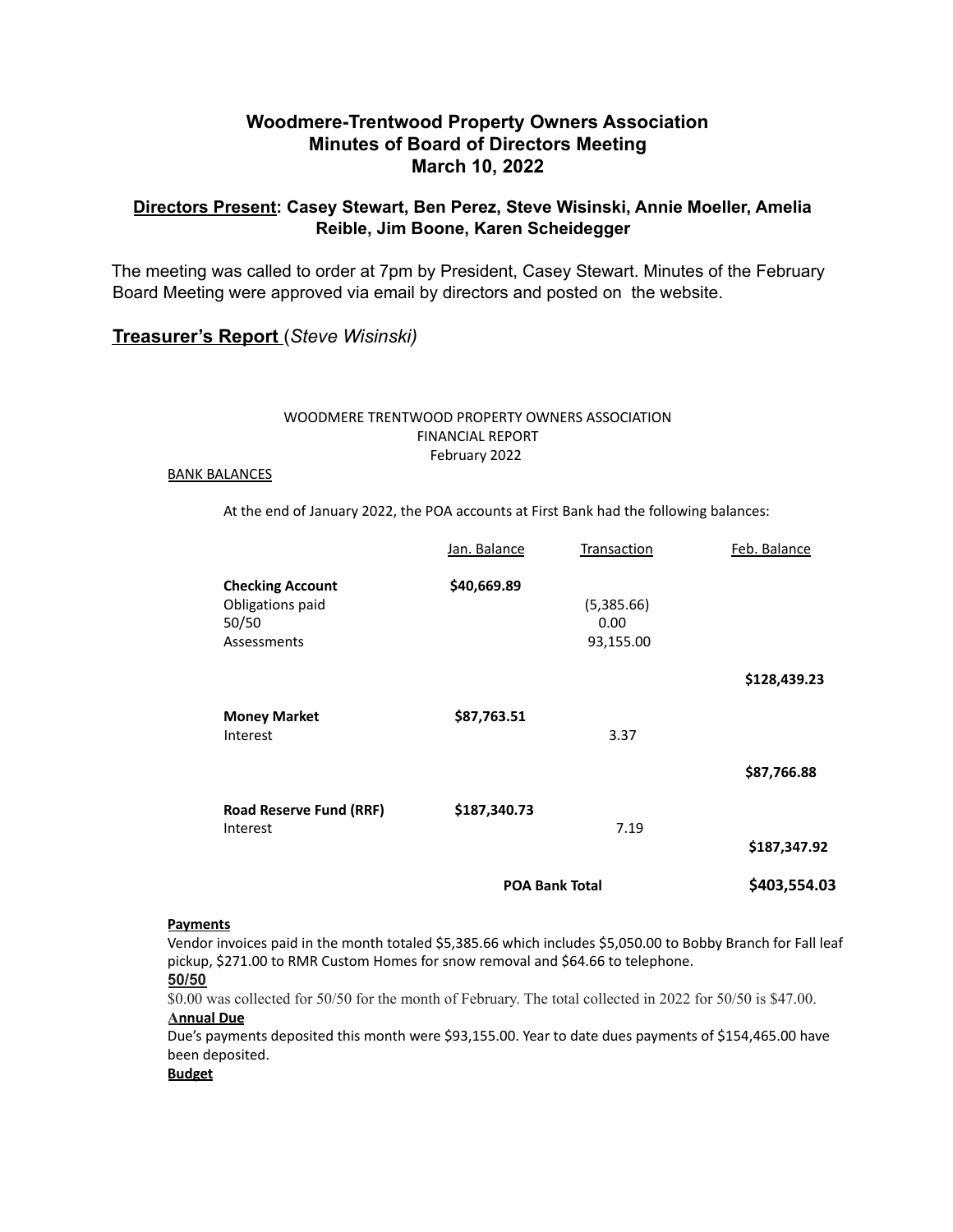Income in the budget for the year is \$205,649.00 versus actual income of \$93,165.56. Total expenses year to date are \$26,377.90 leaving net income of \$87,779.90.

#### **Reserves**

The **Road Reserve Fund** (held in its own money market account) is for the maintenance and repair of our roads and relayed items. The Road Reserve had \$130,252.25 as of December 31, 2020, adding in 2021 interest plus 2021 contribution from the budget of \$57,080.84 and interest accrued, gives a balance of \$187,347.92 as of February 28th, 2022. **ROAD RESERVE TOTAL IS: \$187,347.92**.

The **General Reserve Fund** was created from annual budget allocations and past net income and can be used for any project. It is held in our Money Market Account\*. The General Reserve was \$48,439.32 as of December 31, 2020 (all in the money market account). To this amount we add interest paid plus 2021 contributions of \$15,029.58, this brings the total in the general reserve to \$63,468.90 as of December 31, 2021.

The General Reserve as of December 31, 2021, was 63,468.90 leaving 24,290.57 in the money market account earmarked for 2021 drainage, paving, and tennis court restoration.

#### **GENERAL RESERVE TOTAL IS: 63,468.90.**

**\*MONEY MARKET ACCOUNT –** This account is used as a cash management account so that it can earn interest, which the checking account does not.

**Steve Wisinski, Treasurer 2022**

### **Secretary's Report** *(Annie Moeller)*

Newswire and the Directory will go out in April. The Newswire will be delivered by Email; hard copies will be given to those residents without Email address registered.

# **Committee Reports:**

## *Roads and Grounds (Jim Boone)*

Sent out 2022 season mowing bids for POA common areas.

Will be holding a meeting at the pool area this Saturday, March 12 requesting volunteers for Landscape Advisory Group and Long-Range Planning Group.

Still working on the best way to fix drainage problems at the front entrance, and still have the landscape be attractive to residents and guests entering our POA.

Note. Had someone (maybe young or old) spray paint one of our Speed Limit signs trying to change the speed from 25 MPH to 85 MPH. Took down the sign and took it to my house and after a couple hours of trying different solvents that wouldn't hurt the finish it reads 25 MPH and is back up.

*Recreation (* Karen Scheidegger, Amelia Reible*)*

• Report from recreation committee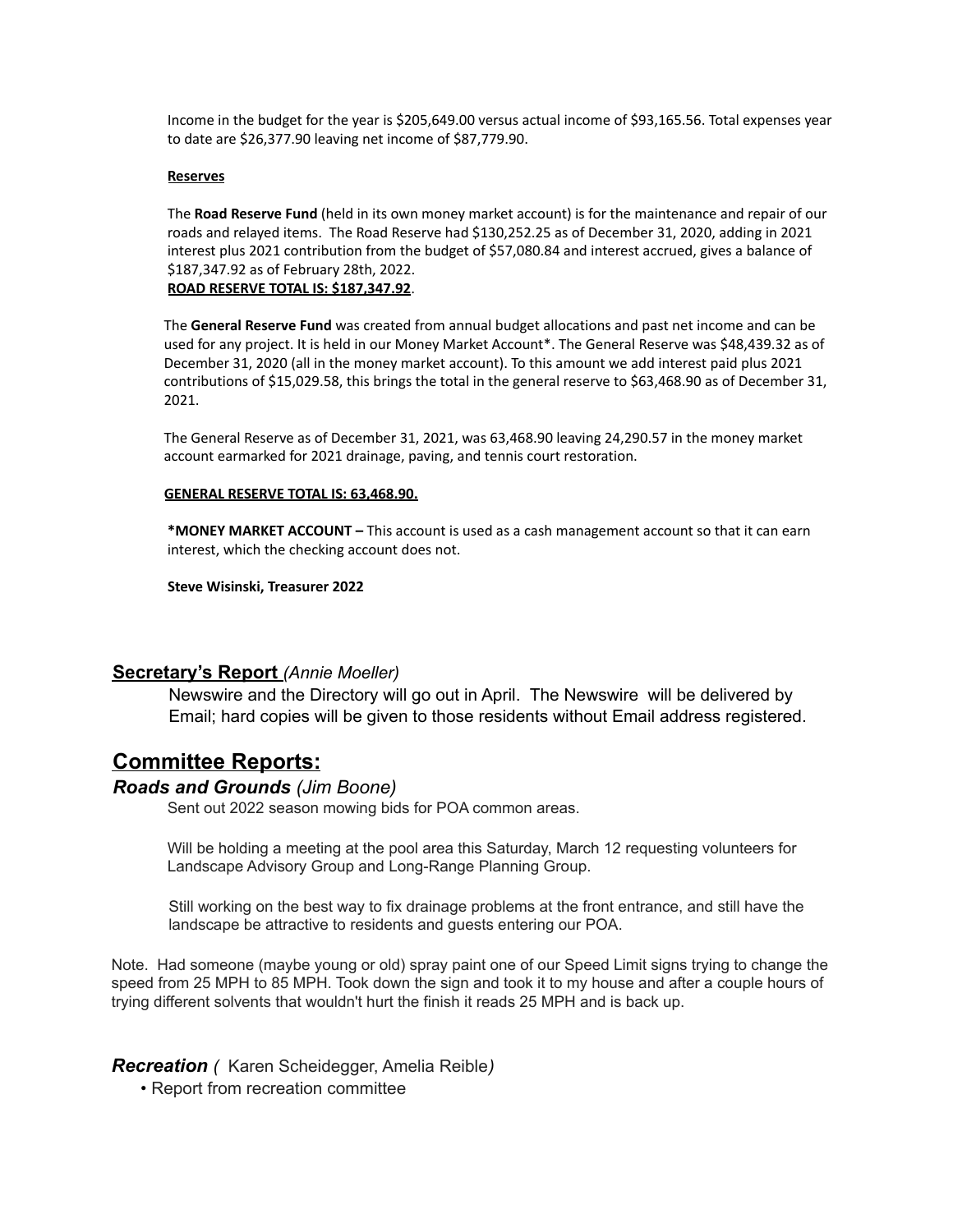Old business: nothing

New business: Researching purchase of new chairs, ideas on how many Confirming Josh's plan for getting pool ready

# *Social Care and Welcome (Ben)*

March Dinner was a success. Dennis Barrick will replace Tom Hasbrouck as golf coordinator. April Dinner will be hosted by Orlovsky/Garbe. May Dinner needs two reps from the POA Board. Options for the Kentucky Derby Party were discussed. Social Rep volunteers discussed.

# **2022 W/T Dinner Volunteers**

- **Mar 2 Henry & Karen Kennedy**
- **Apr 6 Orlovsky / Garbe**
- **May the 4th (Be with you!)-Star Wars Theme -Open**
	- **Dinner with Sedgemoor to be hosted by Board Members**
	- **● Cinco De Mayo Food Theme**
- **Jun 1st Hey / PacPaco**
- **July 6th – OPEN**
- **Aug 3rd Paul Perks**
- **Sept 7th Barrick & Russell**
- **Oct 5th Wirsing / Davis**
- **Nov 2nd Manning / Perez**
	- **Veterans Dinner**
- **Dec 7th Fields**
	- **Toys for Toys / Ornament Exchange**
- **2022 W/T Party Volunteers**
	- **May 7th Kentucky Derby**